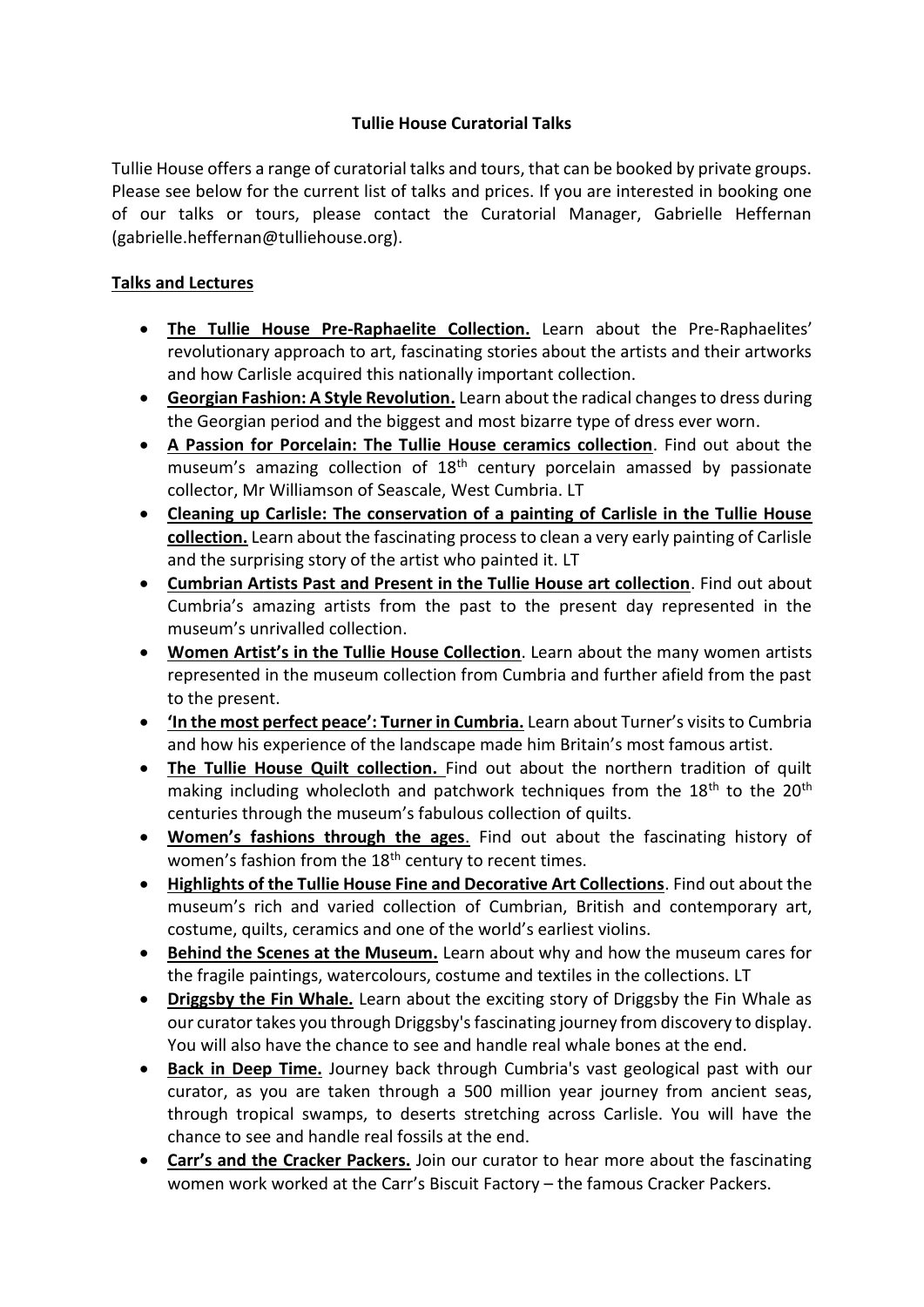- **The Border Reivers**. Discover more about the medieval Reivers, who roamed this region hundreds of years ago.
- **Ten Tullie Women**. Meet ten women from our Tullie House collections, as our curator brings their stories to life.
- **Discovering Hadrian's Wall.** Step back in time to learn more about Hadrian's Wall and its importance to the Carlisle region.

### **Museum Tours and Gallery Sessions**

- **Highlights of Tullie House Museum (Gallery Tour)**. Join one of our curators on a walk around some of our favourite galleries, and discover more about our fascinating collections from those in the know!
- **The Roman Frontier Gallery (Gallery Tour).** Explore the Roman Frontier Gallery with one of our curators, to learn more about life at the borders of the Roman Empire.
- **The Tullie House Pre-Raphaelite Collection (Gallery Tour).** Join our curator in the Pre-Raphaelite Gallery to earn about their revolutionary approach to art, fascinating stories about the artists and their artworks and how Carlisle acquired this nationally important collection.
- **The Tullie House Quilt collection (Viewing Session).** Find out about the northern tradition of quilt making including wholecloth and patchwork techniques from the 18<sup>th</sup> to the 20<sup>th</sup> centuries through the museum's fabulous collection of quilts. This session includes a private view of some of the quilts from our collections.
- **Women's fashions through the ages (Lecture and Viewing Session)**. Find out about the fascinating history of women's fashion from the 18<sup>th</sup> century to recent times. This talk includes a special viewing of a selection of eye catching 20<sup>th</sup> century fashions from the museum's collection.
- **Ten Tullie Women (Gallery Tour)** Meet ten women from our Tullie House collections, as our curator brings their stories to life.

### **Talks not on our list:**

If you are interested in a talk that is not on our list, please ask us as we will be happy to look at providing it (an additional cost may be levied for research time).

### **Charges:**

### *On-site talks:*

On-site talks are charged at £5 per head, with a minimum cost of £50 per group. This includes exclusive use of our lecture theatre, or alternative space, for the duration of the talk. Entry to the museum is not included, but can be added at a reduced cost of £5 per person at the time of booking. Refreshments can be included for an additional fee (please ask us about this at the time of booking).

### *Off-site talks:*

Off-site talks can also be provided at a venue of your choice. Talks within the local region are charged at £5 per head with a minimum cost of £50 per group, plus travel costs.